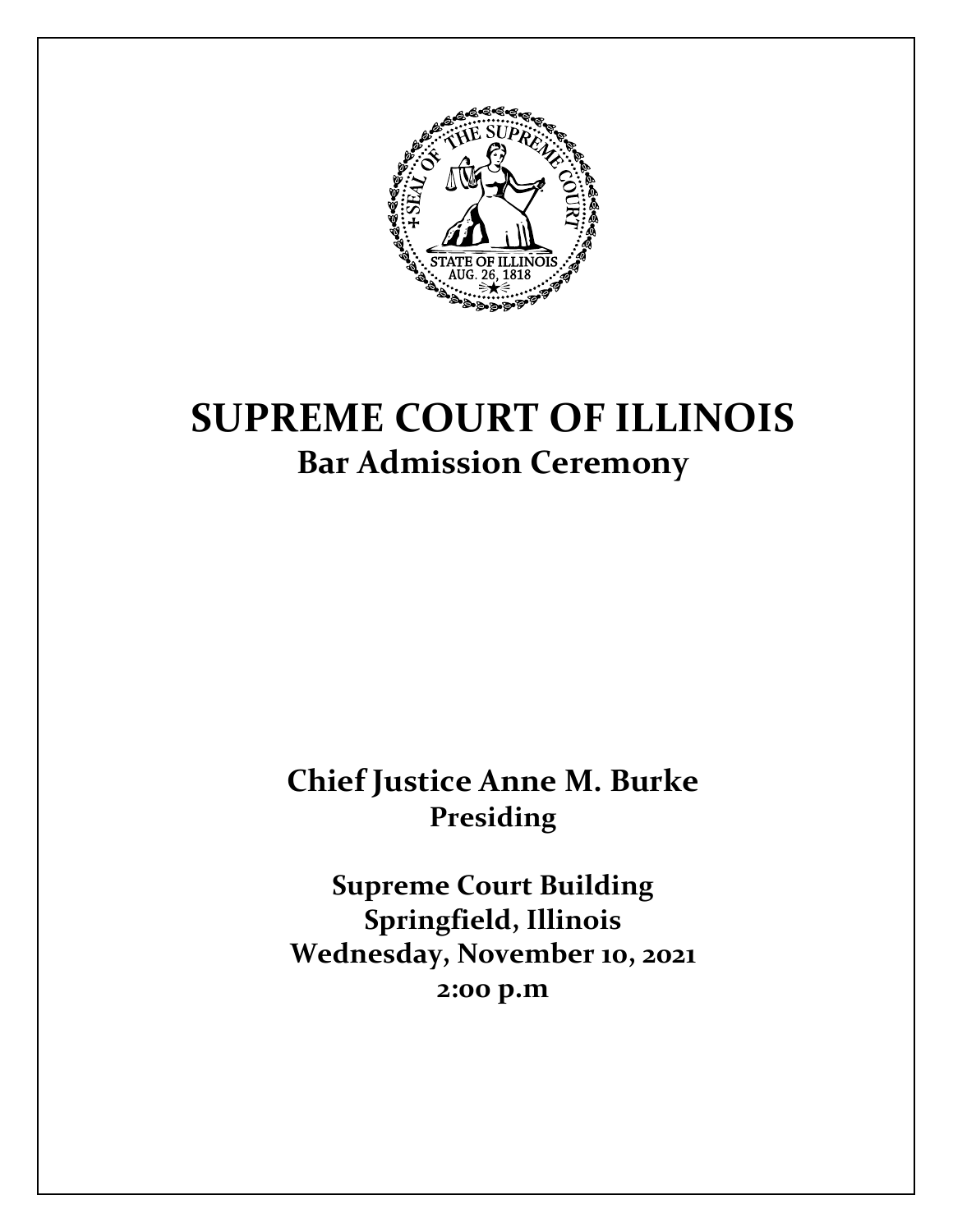# **PARTICIPANTS:**

**Chief Justice Anne M. Burke** *Chicago*

**Justice Rita B. Garman** *Danville*

**Justice Mary Jane Theis** *Chicago*

**Justice P. Scott Neville, Jr.** *Chicago*

**Justice Michael J. Burke** *Wheaton*

**Justice David K. Overstreet** *Mt. Vernon*

**Justice Robert L. Carter** *Ottawa*

#### PROGRAM

| The candidates will raise their right hand and repeat the attorney oath after Chief Justice Burke |  |
|---------------------------------------------------------------------------------------------------|--|
|                                                                                                   |  |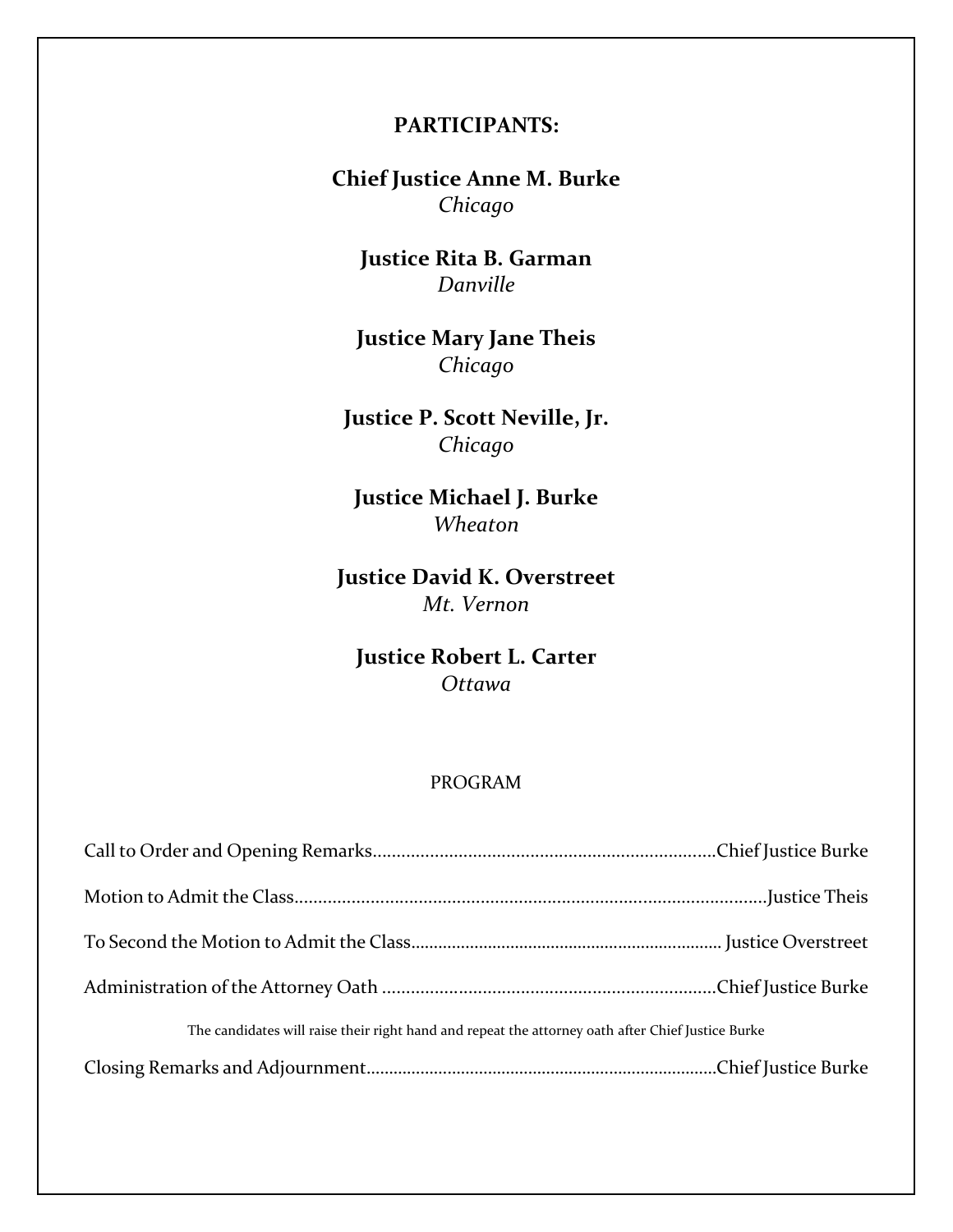Adam Abdel-Mageed Kathryn Abendroth Aisha Abid Maryam Abidi Daniel Abrams Erica Achepohl George Acosta Isabella Aguilar Colleen Ahern Ambreen Ahmad Aliuddin Ahmed Aneesa Ahmed Deba Alam Ali Albazzaz Sarah Albert Olivia Alden Hannah Alderks Kathryn Alfus Omar Al-Hendy Nadia Ali Asna Aliuddin Huda Alkhesaifi George Allan Jr. Tareq Alosh Steven Alpert James Alrutz Zaid Al-saraf Brenda Alvarez Joseph Amari Amakie Amattey Tzuriel Amster Danika Jo Anderson Megan Anderson Grant Anderson Rebecca Andruzzi Mariserg Anonales Erin Antonik Ihsan Arman John Armonda Keith Armstrong Karly Armstrong Jennifer Aronsohn

Jacob Arrandt Nicolas Attia Danielle Austriaco Evelyn Ayay Collin Ayer Brandon Ayersman Brentyn Baccega Adam Baechler Julie Baffoe William Bailey Sarah Baker Chase Baker Adam Baldwin Mary Ballow Andrew Banathy Florina Bandula Mac Bank Meredith Banks Natalie Barakat Natalie Barnaby Ellen Baron Monika Barrett James Barrett Caitlin Barry Jake Bartels Stephanie Bartlett Karolina Bartosik Y'Noka Bass Mary Bauer Ruben Bautista Rebecca Bavlsik Maurice Baynard John Bays Ronald Beach II Kaylee Bean David Beard Andrew Beck Alexandra Beil Michael Belica V Alexandra Belzley Noah Benckendorf Rachel Bender

Meredith Bennett-Swanson Thomas Benson Jory Berg Savannah Berger Jonathan Berjikian Kelsey Berndt Brielle Berndtson Patrick Berning-O'Neill Anna Bertani Ojars Berzins James Betzelos Olga Beznashchuk Bethany Bijonowski Carter Billingsley David Birmingham Thomas Bishop Jackson Bishop Allison Bitz Jacob Black Zebulon Black Tayleur Blaylock Charlotte Bliss Rachel Blitt Shprintza Block Bridget Bodee Keith Boeker Alexandra Boland Xavier Bonfiglio Benjamin Boris Rebecca Borowicz Dillon Borri Cameron Bosak Cameron Botticelli George Bouchard Christopher Boyd Elizabeth Boyle Morgan Braastad Melissa Bressler Harte Brick Ethan Briggs Breana Brill Kacie Brinkman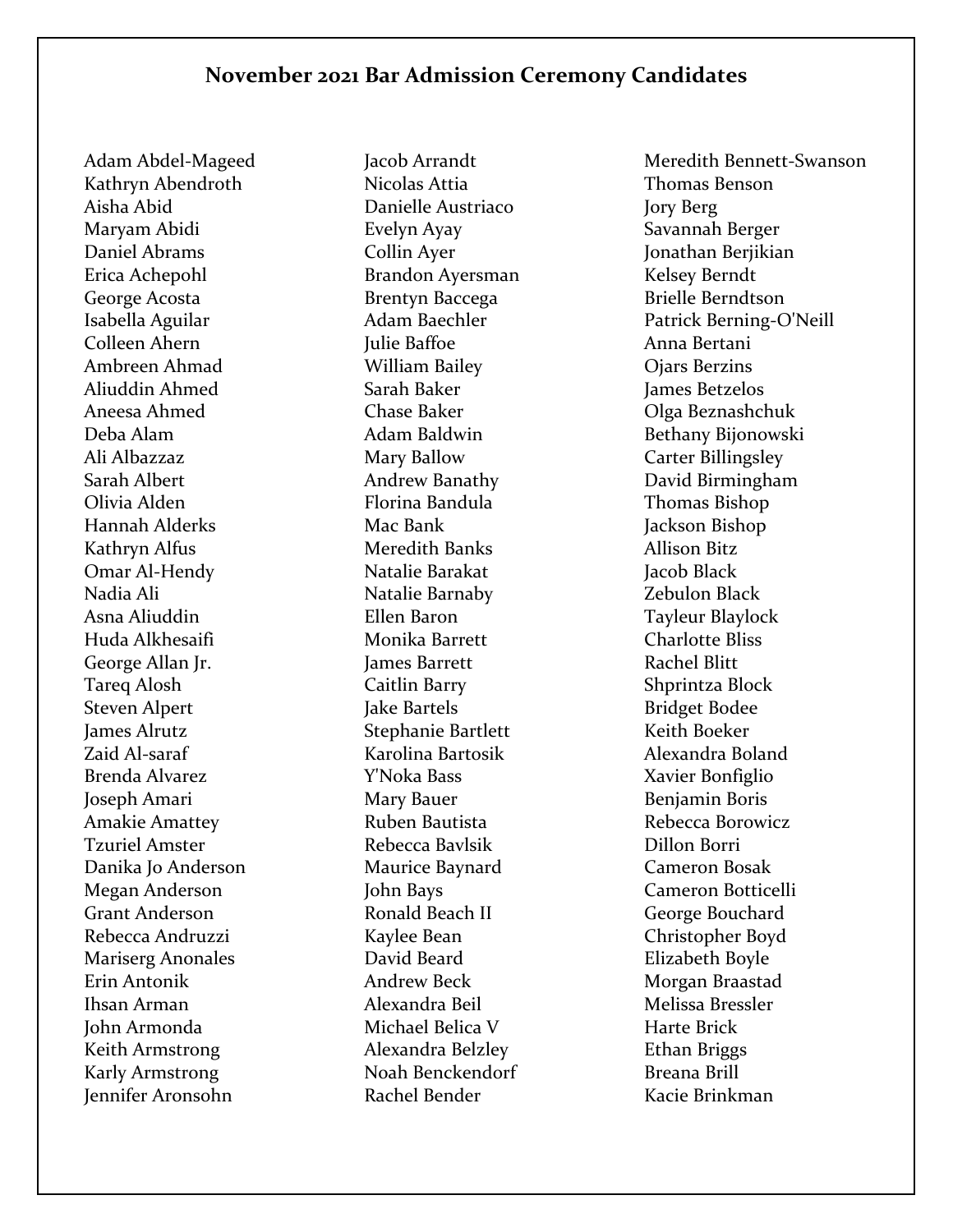Patricia Brito Salazar Jacob Britz Sierra Brizel Justyn Brodacz Ethan Brogan Samuel Brolley Timothy Brown Jack Bruner Anastasia Brunner Christopher Brusznicki Rachael Bryan Joseph Mario Buccilli Sabina Buczek Samantha Buddig Thomas Budnik Elizabeth Buescher Melissa Bulshteyn Maximilian Bungert Andrew Burchett Grace Burner Mallory Burney Destinee Burrell Marjorie Burrell Ryan Burroughs Cole Burton Shaun Bushing Dylon Busser Jacob Butcher Tiffany Byrne Matthew Cahill Matthew Cain Brandon Campillo Valentina Capotosto Esteban Carbajal Blake Carey Chelsea Carlson Thomas Carrasco Laura Carroll Genevieve Carter William Case John Casey III Jorge Castiblanco Calderon Annalise Castner

Joseph Cation Dylan Cattie Vania Cebrero Victor Cedeno Victoria Cejka Priscilla Centeno Kathryn Chadderdon Ryan Chancellor Matthew Chapman Angelika Charczuk Varun Chari Christopher Charnetsky Tracy Chau Carolyn Chen Jun Cheng Anisha Chheda Michelle Chin Sunyoung Cho Andrew Choi Ashley Chong Kanwar Angad Chopra Robert Christe Jr. Dane Christensen Woojun Chung Cara Cicciarelli Dorien Clark Shonagh Clark Jonathon Clark John Clucas Catherine Coghlan Joshua Cohrs Christopher Colburn Divina Collins Fiona Collins Katherine Collins Joshua Comrov Michelle Conklin Nicholas Conklin Alexis Conley Christina Connelly Caitlin Conroy Catherine Conroy Alyssa Cook

Matthew Cooper Eric Cooper Hewlett Caroline Cordell Grayson Cornwell Nicholas Correll Austin Crist Tristyn Criswell Sarah Cronin Mark Cronin Nicholas Crowe Alexander Crowley Melissa Cuddington Gabrielle Cunningham Clayton Curcio Brandon Curtin Nora Cygan Kristina Daniels Christine Danielson Clayton Dant Asmah Daoud Laura Darby Brenna Darling Kaylee Darnall Megan Darris Shanzeh Daudi Ciara Davenport Ariel Davis Benjamin Davisson Rebecca Day Lacey Day Luiza De Artagao Quental Simon de Carvalho Devan de los Reyes Mitchell Dean Justin Deffenbacher Jonathan Deitch Vanessa Del Real Erik Della Catena Grace Delott John Delp Jacalyn DeLuca Megan Delurey Melissa DeMarco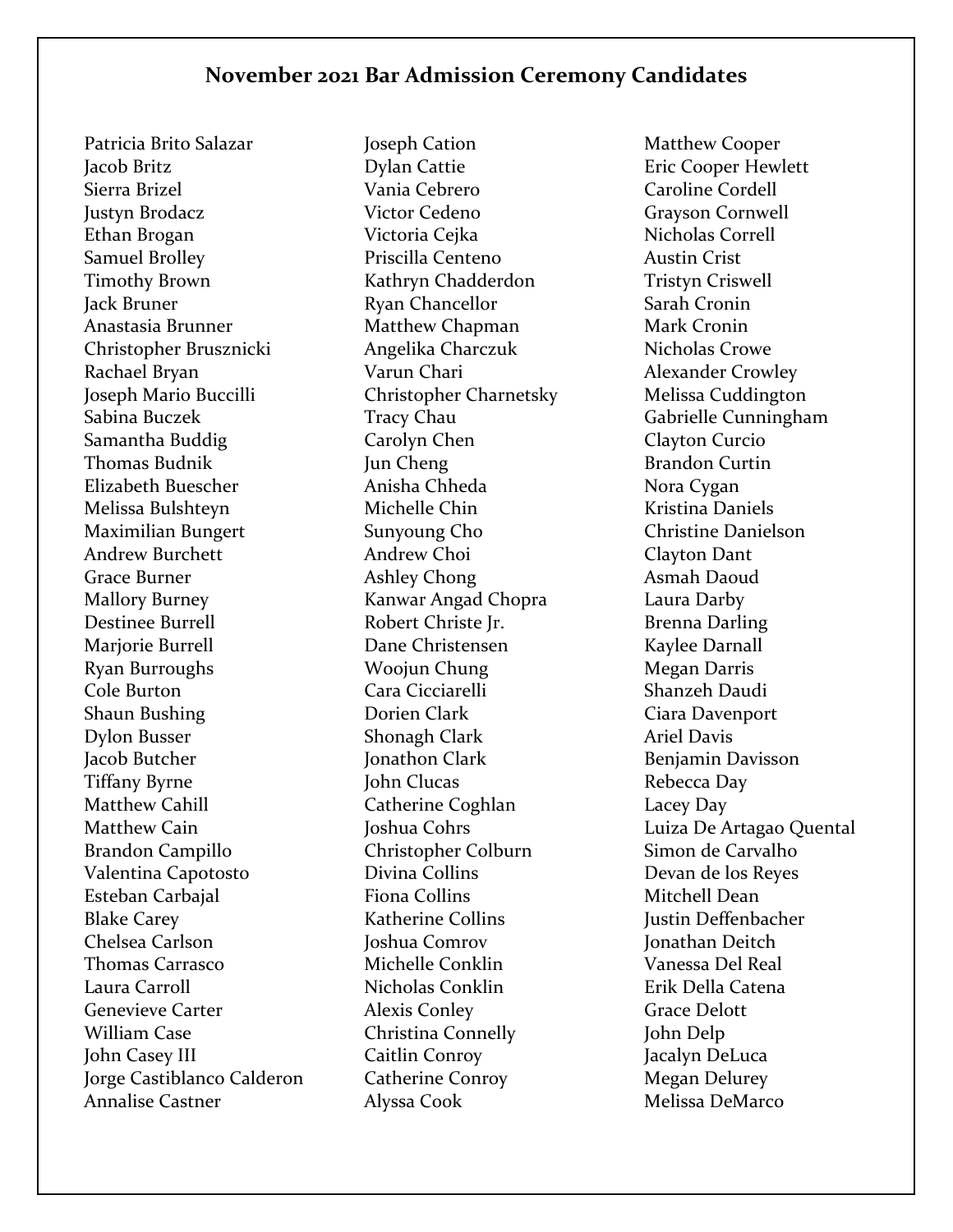Jason DeMarinis John DeMeulenaere Claire Demos Kaitlyn Denny Philip Denys Kavita Deodhar Patrick Derocher Jan Michael Dervish Palak Desai Summer Desloge Thomas Dever Melissa Devorkin Vicky Diaz Joshua Dille Hayden Dinges Michelle DiSilvestro John Dixon Harry Dodsworth Caitlin Doermer Matthew Dolan Nicolas Dolce Jo Ann Dominguez Conor Donovan Brianne Donovan Matthew Doran Stephanie Dorning Connor Doughty Anna Douglas Sabrina Dow Jonathan Downin Bridget Doyle Emin Drnovsek Karen Droz Breana Drozd Aries Druckenbrod Gabriel Drury Filip Duda Daniel Duffy Claire Dugard MacKenzie Durkin Alexandra Dworakowski Katelyn Dwyer Rebecca Dyson

Jean Edmonds Drake Edward Thomas Edwards William Edwards II Juliann Egizio Jacqueline Elder Dillon Ellis Hannah Ellis Tatum Ellis Jordan Ellis Marijo Enderle Nicole Engelhardt Kerease Epps Megan Escobosa Jackson Esker Stephanie Evans John Evans Jordan Evans Kasey Ewald Joshua Farrell Calli Farrell Joseph Fay Joshua Felty Catherine Feorene Jacob Ferguson Jake Ferruzzi Jovanni Fiallo Caitlin Figueroa Laura Figueroa Paul Fina Kathryn Finch Adam Fine Ryan Finn Nina Finnigan Kate Fintel Adrienne Finucane Lindsey Firnbach Claire Fisher Micah Fishman Greyson Fitzgerald Kevin Fitzgerald Ryan Fitzgerald Anthony Fitzpatrick

Mara Flack Ashley Flakus Hannah Flatau Maya Flores Elizabeth Flores Juliano Florio Clare Fogarty Robert Foley Trevor Foster Colleen Foster Amy Foster-Gimbel Shontia Fox Carter Frambes Andrew Franklin Charlotte Franklin Victoria Frazier Sean Frazzette Michael Fredendall Max Freedman Austin Fregene Nicholas Friel Andrew Froelich Natalie Fulk Nathan Fuller Pauline Gaffney Maryfer Galindo Sydney Galinsky Elizabeth Gall Hannah Gallagher Angela Gallagher Taylor Gallagher Kirsten Gallo Charles Gandelman James Gao Julie Garabedian Anna Garau Keane Garcelon Dominic Gattuso Anna Gawor Christopher Gay Michael Geaschel Vanessa Gebka Theodore Gelderman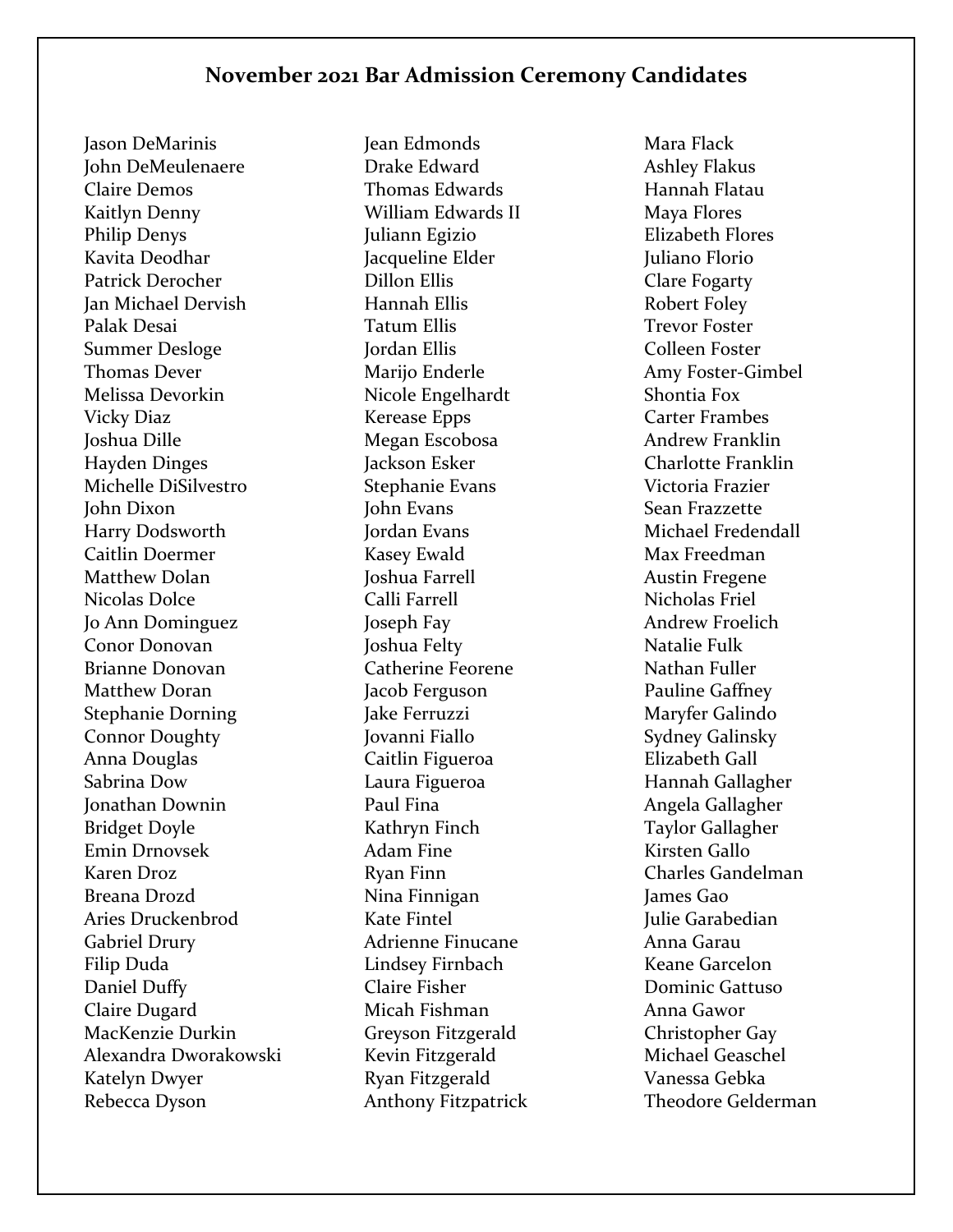Charles Geneva Benjamin Gerig Shelly Richard Gerlach III Andrew Gertsch Lindy Giesler Jessica Gil Alexa Giralamo J. Katharine Giuffre Stephanie Glassberg Emily Gleichert Angelika Glogowski Shannon Glover Leah Gluck Scott Goehring Mary Goers Heidi Goetting Ellen Goff Lauren Gold Camille Goldin David Goldman Louis Goldsmith Matthew Goldstein Amila Golic Ashanti Golliday Brenda Gonzalez Gilberto Gonzalez Adrian Gonzalez Cerrillo Nathaniel Goodman Paul Goodrich Ernest Gordon David Gorsche Christine Grady Autum Grady Kevin Graff Patrick Graham Carly Grant Rachel Gray Christian Gray Isaac Green Brittany Green Ross Greenspan Michelle Gresko Jennifer Grieco

Joseph Grosser Zhaoqing Gu Amanda Guertler Pablo Guevara Sastre Natalie Guio Jerrilyn Gumila Anthony Gunnell Hayden Gunter Nino Guruli Ana Gutau Rebecca Guterman Samuel Gutierrez Tae Hyup Ha Thomas Haberkorn James Hager II Rana Hamadeh Noah Hamant Jacob Hamburger William Hameline Jared Hamernick Sarah Hanlon Mary Hannon Maxwell Hansen Karl Hanson Damian Hanson Anthony Hao Jennifer Hardenbergh Alyssa Harms Nicole Harris Whitni Hart Britnee Ann Hart Emily Hartney Gabrielle Harwell Irfan Hassam-Malani Adam Hassanein Marie Hayashi Alexandra Hayworth Zachary Heater Jason Hecht Madison Heckel Jonah Heemstra Meredith Heim Nishma Held

Nathan Henderson Andrew Henderson Daniel Henry Aaron Herkert Cristina Hernandez Austin Hetrick Joseph Hettel Amanda Hibbler Peter Higgins Jr. Kimberly Hill Ananya Hindupur Lenore Hipsher Stephanie Hiquiana Rawan Hishmeh Thalia Hobson Lucille Hoffman Kevin Hogan Victor Hollenberg Natalie Holman Kurt Holtzman Blake Hooper Hannah Hopson Asher Horcher Casey Hornsby Glenn Hoskin Kassidy Houlihan Hunter Hovenga Russell Howland III Thomas Hoyt Yu-Chung Hsu Ping Hsu Caroline Hubbard Lexi Hudson Jahnee' Hughes Trent Huskey Adnan Hussain Megan Hussey Kaitlyn Hutchison Sarah Huttenlocher Ismail Ibrahim Alexandra Ilijevski Gabriela Illa Kevin Illg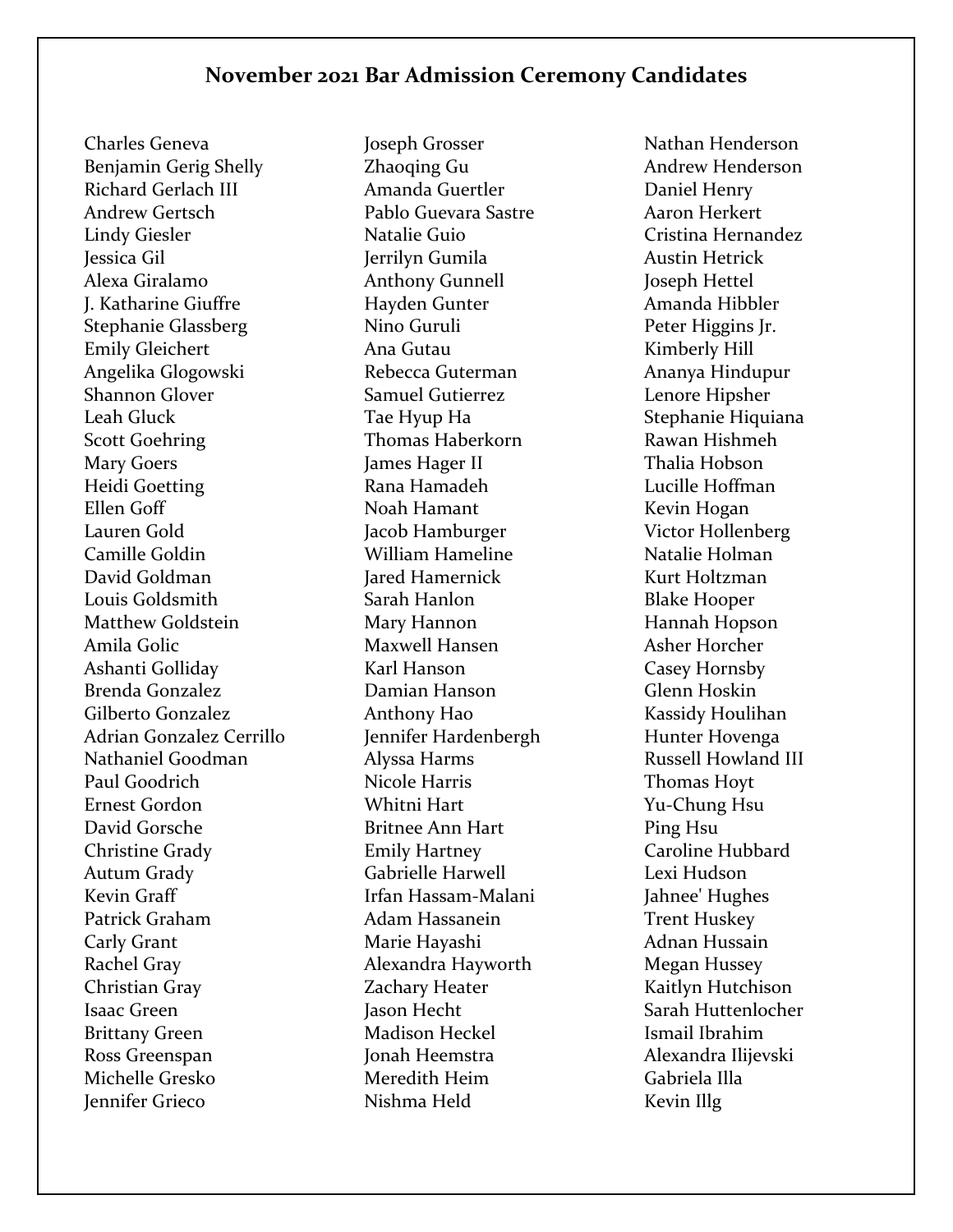Jacqueline Ingles Charles Ingram Anthony Irsuto Neil Jackson Amanda Jackson Nathaniel Jackson Andrew Jacobs Rebecca Jacobs Mollyann Jacoby Maritza Jaimes Sakshi Jain Andrew James Marshall Janevicius Corbin Jankowski Oliver Janzen Casey Jedele Joanna Jensen Yeon Gi Jeon Xinshi Ji Britanny Jocius Felicia Johler Susan John Kyle Johnson Caitlin Johnson Thomas Johnson Douglas Johnson Derrick-Anthony Jones Matthew Jones Taylor Jones Emily Jones Evan Jones Jacob Joseph Adam Joseph Michael Joubert Jr. Danielle Joyer Daniel Judge Benjamin Kabe Jayna Kadel Yaakov Kaganoff Gabrielle Kahn Gabriel Kahn Monica Kamin Rachel Kammerzell

Mark Kania Ryan Kaplan Christos Kapsalis Alexandra Karahalios Sabrina Karakaya Anna Karas Leah Karchmer Katherine Karnosh Alyssa Karpinski Christian Karpinski Jennifer Karr Meghan Kasner Jordyn Kass Tasia Kastanek Emile Katz Robert Kaylor Matthew Kearney William Keefer Kaneta Keller Ryan Kelley Hughie Kellner Shane Kelly Sean Kemp Muriel Kenfield-Kelleher Ameil Kenkare Mary Kennedy Liam Kenney Kyle Kent Brian Keogh Alison Kerestes Joy Kerr Daniel Kfoury Laila Khan Amreen Khan Sohail Khan Michael Kicinski David Kieta Noah Kim Dambi Kim Kristen Kinast Austin King Maggie King Mitchell King

Conor Kinney Alyson Kinstner Charles Klingenberger Jefferson Klocke Lauren Koch Robert Koehler Mitchell Koellner Maxwell Kohl Mckenna Kohlenberg Blake Kolesa Taylor Kollmansberger Damyan Kolomayets Bradley Kolpack David Konarske Jr. Sara Koniewicz-Krob Jon Kosciewicz Haridimos Kouklakis Matthew Kouri Marisa Kovacs Marcus Kranz Karsyn Kratochvil Michelle Kraus Ahmad Krecht Sarah Kreger Reed Kreger Hannah Kreinik Tessa Kroll Paige Krueger George Krug Zachary Kumar Hillary Kump Jacob Kupferman Uriel Kurtz Jorell Kuttenkuler Patricia Kuzebski Oh Jun Kwon Sarah La Pearl Kevin LaBarge Amanda Lack Nicholas LaCourt Christian Lagorio Robert Laird Meredith LaMaster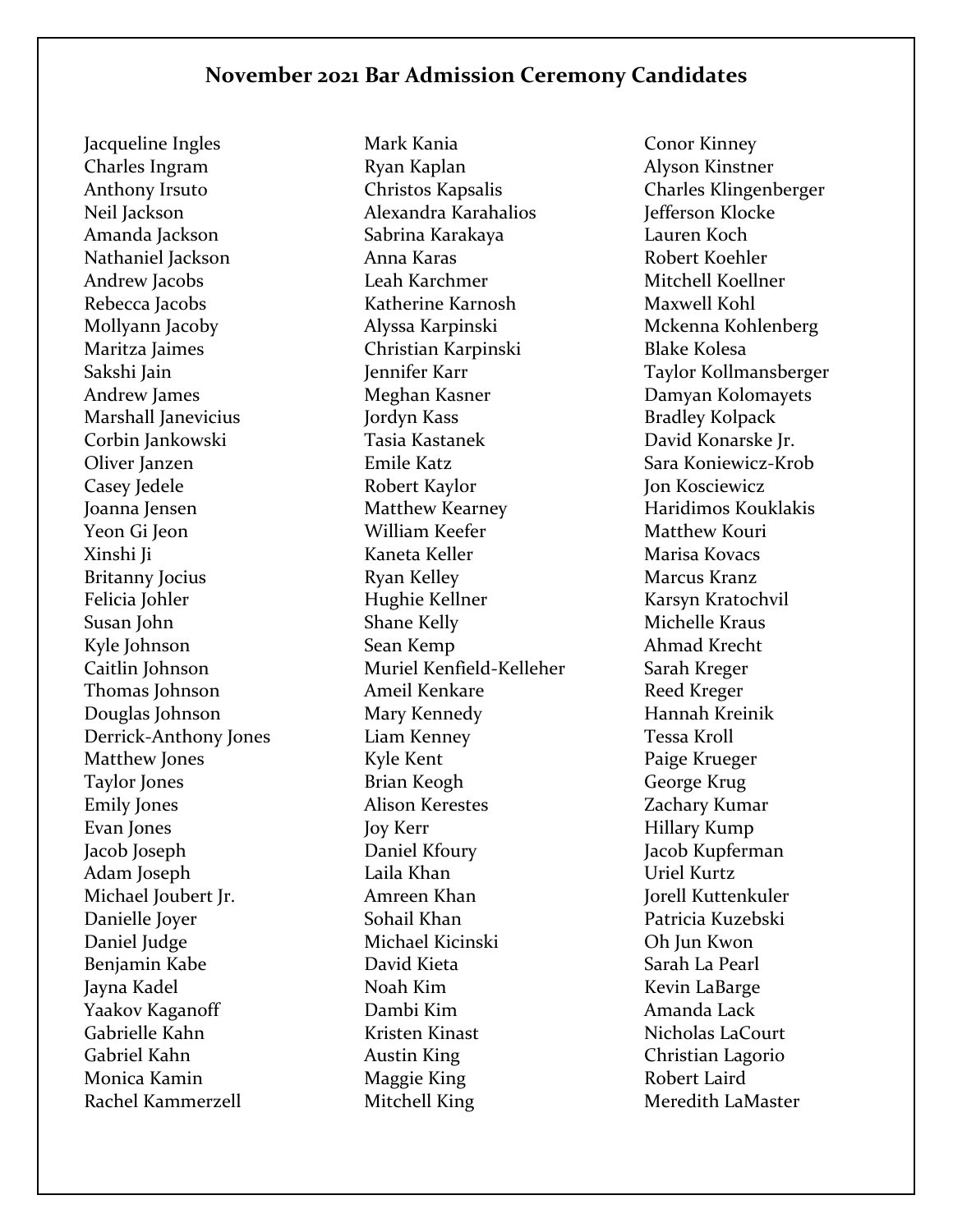Katherine Lamb Elysia Lampert Alexander Landy Christopher Lange Zoe Lanier Allison Lantero Michaela Larson Fanny Lau William Lawrence Timothy Leake Gina Leali Brenna Ledvora Claire Lee David Lee Michael Lee Loren Lee Madison Lee McKenzie Lee Dongmin Lee Young Shin Lee Alex Lee Garrett Lee Elizabeth Lehmann Thomas Leinenweber Jr. Jordan Lemoine Jonathan Lenchard Warren Filippo Leone III Valerie Letko Jeremy Levine-Drizin Tomasz Lewczykowski Rebecca Lewis Yunge Li Ekaterine Liapis Maxwell Liaw Natalie Linck Ashley Lindsey Kaycee Link Kailin Liu Lewis Liu Shuimei Liu Jennifer Lloyd Michelle Locascio Lacey Locke

Joshua Loevy Paige Lommerin Connor Londrigan Rahny Longley Braeden Lord Bradley Loren Paul Loss Dunham Yasmine Lotfi Elliot Louthen Camey Lovelace Paxton Lozano Brynn Lubin Claire Lucas Samantha Luck Joseph Ludmir Nicholas Lurie-Moroni Katrina Lutfy Connor Lynch Kendall Maddix Armani Madison Vanessa Madrigal Luka Madzarac Collin Maenhout Joseph Maher Justin Mahone Charles Mahone II Justin Malec Erin Malter Mary Mamoka Julia Mangan Joseph Mangan Peter Manikowski Nicole Mannen Teresa Manring Alexis March Michelle Marin Kathrine Marous Lea Marrs Joshua Martin Kelly Martin Toni Martin Rachel Martin Julia Martin

Chris Martin Fernando Martinez Roberto Martinez Eduardo Martinez Eryn Mascia Alec Mason Juan Mata Paul Mate Brandan Matthews Liam Maude Andrew Maxfield Philip May Amanda Mayberry Paris Mayfield Caitlin McAuliffe Maureen McCabe Katherine McCallister Lindsay McCanney Mallory McCarthy Brendan McCartney Micah McClendon Colleen McConnell Justin McCormick Marcus McCrary Justin McCutcheon Katherine McDermott Jacqueline McDonnell Cyerra McGowan Daimhin McGrath Lillian McGuire Wynetta McIntosh Courtney McKeen Peter McKeon Constance McKinnon Evan McLaughlin Lawrence McMahon Nicholas McTarnaghan Marissa Medansky Debora Medina Stephen Mehr Marina Mehrtens Andrea Meltzer Barbara Meneses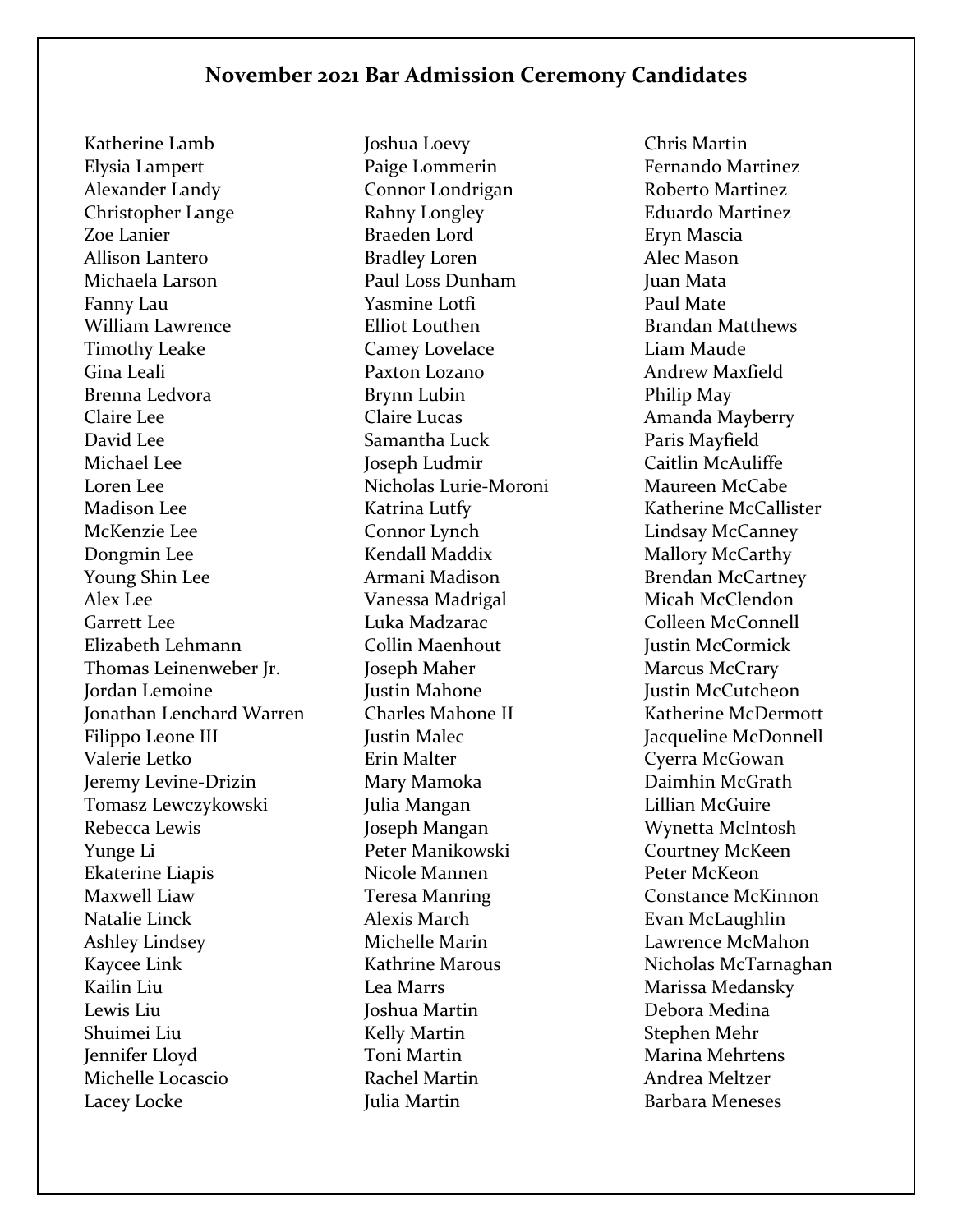Maria Mengarelli Gamaliel Mercado Gonzalez Jacob Mercer Patrick Meredith Kristen Merritt Camilo Mesa Andrew Mettry Dean Meyer Alexander Meyer Helena Mietka Margaret Miles John Milesi Anne Miller Michael Miller Elizabeth Miller Lindsey Mirabella-Grupp Sarah Mirs Travis Mitchell Ramia Mitchell Desiree Mitchell Nellie Mitchell Paaras Modi Dena Moghtader Emily Mollinedo Dana Molt Elliott Mondry Jeffrey Monks Rain Montero Fernando Montoya Samuel Moore Thomas Moore Patricia Moore Garrett Moores Shelby Morales Ion Moraru Kassandra Morfin Ryan Morris Matthew Morrow Tierney Morse Emily Mosnick Eric Moss Ioan Radu Motoarca Matthew Mrazek

Joel Mudd Saleema Muhammad Anne Mullican Haley Mullins Savannah Murin Alec Murphy Amro Mustafa Jacob Nabat Jennifer Nacht Kimberly Napoleon Fernanda Nardy Bridget Naughton Bora Ndregjoni Kelsie Neahring Roy Nelson Jr. Joseph Nelson Shanae Nelson Michael Neuberger John Michael Neubert Austin Nichols Marija Nicksic Marissa Nicosia Andrew Nishioka Shana Nissan Evangeline Nketia Leah Nolan David O Connor James O'Brien Emily O'Brien Christine O'Connell Emma O'Connell Martin O'Connor Nicholas O'Donnell Clare O'Donnell Marisa O'Gara Anastasia O'Hara Alexandra O'Hehir Kathleen Okon Robert Oldham III Joseph Olen Dawson Oler Joseph Oliver Madeline O'Mara

Aidan Orsino Michael Ortega Cindy Ortega Ramos Olivia Ortiz Jasmin Osman Olamide Oso Nicholas Ostermann Emily Ostreich Tiffany Ottenga Emily Ottesen Kiana Outen Yasmine Owaynat Morgan Oxner Denise Paarlberg Shaquita Pack Mackenzie Packard Nicolai Paganucci Alaina Pak Michael Palacios Taylor Pankau Rigas Pappas Griffin Pardales Alana Paris Joseph Park Gina Park Taylor Parker Serena Patel Vikas Patel Priyanka Patel Kendra Patlak Austin Pattan Kathryn Patton Sandra Paulson Jacqueline Paylor Gwendolyn Payton Danielle Peach Mitchell Pearl Elizabeth Pearl Collin Pellettieri Bradley Peltin Brendan Penny Ryann Perry Molly Petchenik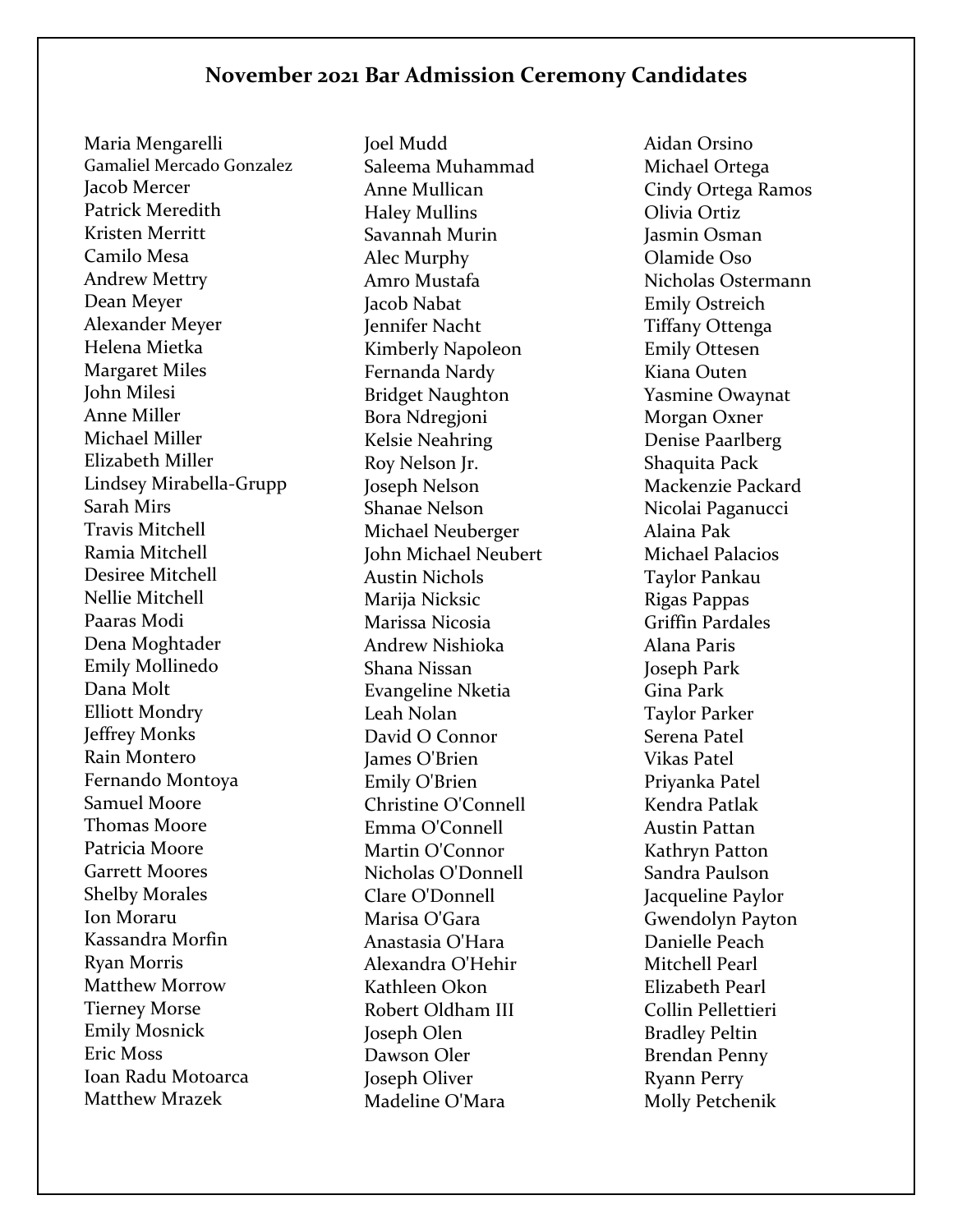James Peterson Jr. Jessica Petrovski Tyree Petty-Williams Patricia Pfeiffer Aimee Piatek Jason Pica II Matthew Picton James Pierce Scotland Pierce Luke Piercy Nicole Pijon Raciel Pintado II Allison Piper Geber Katherine Piscione John Plascak Marie Plecha Jason Pocalyko Jacob Podell Todd Postma Sandeep Prakadan Leksa Pravdic Marta Prell William Pretto Christian Price Alexander Prillaman Riley Prince Peter Prindiville Ryan Probasco Zachary Prociuk Maria Protic Alexandra Pruitt Jordan Pryor Iwona Przonak Garcia Annalisa Pusick Hayden Putre Justin Pyron Benjameen Quarless Edgar Quintero Brian Raddatz William Rafael III Anna Rafanelli Constance Raftis Jessica Rahman

Neha Rai Deepika Raj Quinn Rallins Mitchell Ralph Sunaina Ramesh Melissa Rankine Joseph Ranvestel Anuradha Rao Elizabeth Raterman Emma Ray David Reck Niharika Reddy Sadhvika Reddy Lachanda Reid Maureen Reidy Angela Reilly Ashley Renkor Octavio Renteria Noah Repel Joseph Reyna Nooreen Reza Amanda Rhim Elisa Rhodes Kimberly Rhum Alexa Riccolo Harrison Richards Katie Ricks LeRoy Ricksy Jr. Rebecca Rieckhoff Kristin Riffner Peter Riley William Ringhofer Valerie Robert Patrick Roberts Rebecca Roberts Tori Roberts Raven Robertson Dylan Robinson Daniel Robinson Kara Rockey Carolina Rodriguez Tatiyana Rodriguez Paula Rodriguez

Derein Rogers Alexandra Rogers Jules Rogers Claire Rokita Heather Rolls Anna Romando Isabella Romano Matthew Romano Adam Rongo James Rooney Daniel Rosen Daniel Ross Samantha Roth Bridget Ruschak Angelica Russell-Johnson Megan Ryan Thomas Ryan Kathryn Ryan Brittany Rygiel Piotr Sadelski Jorge Sagarra Stephanie Saghafi Namisha Saini John Saletta Vjolca Saliu Adrian Salmen Shannaz Salsabilla Matthew Sanchez Seth Sanders Jason Sanders Nicholas Sandowski Gianna Santoro Fernanda Santos Nathan Santoscoy Brandon Sarkauskas Anna Sarwa Robert Scarpelli Lucas Schaetzel Montana Schafer George Schaller Rachel Schaub Thomas Scheper Jacob Schlosser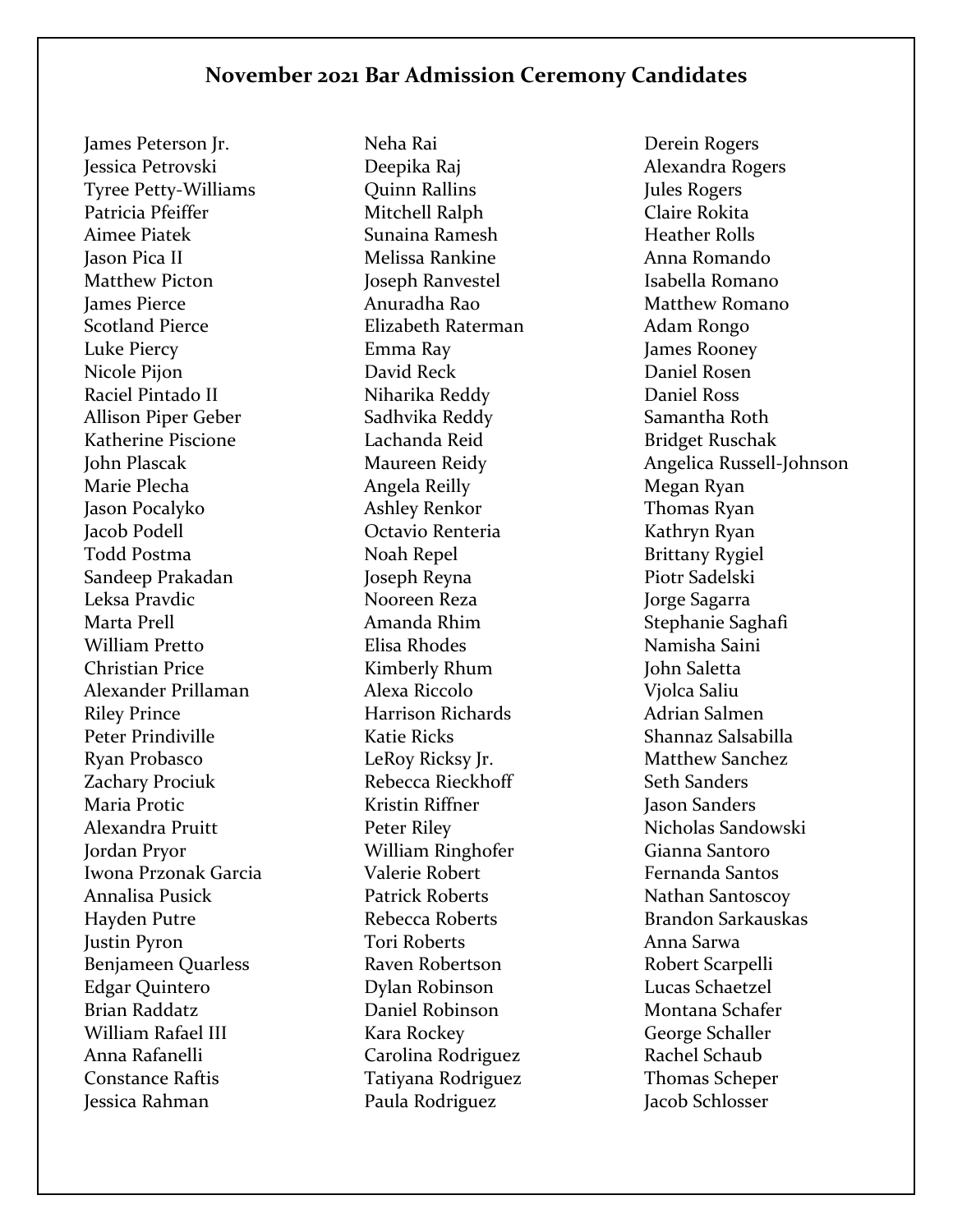Jaclyn Schmidt Christian Schneider Eric Schneider Anne Schoenfeldt Riley Scholer Thomas Schubert Hannah Schwarz Krysa Scully Zoe Seaman-Grant Dustin Sedor Isabella Seeberg Krystian Seebert Parker Seely Madeline Sefton John Segoviano Mitchell Seldal Frances Selden Nicolas Selvaggio Jacob Seneczko Nathan Servand Renee Isabel Sevilla Lauren Sexton John Shadid Douglas Shaffer George Shakro Ryan Shaner Kelsey Shaw Marie Sheehan Sean Sheely Jerry Shen Tuo Shen Nicholas Shepherd Joseph Sherling Courtney Shier Dong Jae Shin Tara Shinall Audrey Shinn William Shirey Jousef Shkoukani Natasha Shukla Jasman Sidhu Colin Siegel Edward Siemer

Anna Maria Sikorski Ari Sillman Robert Silman Maxwell Silverstein Abigail Simmons Danielle Simms David Simon-Fajardo Phelan Simpkins Dominic Sinclair Caitlin Sinclair Sharon Sinclair Montana Sinn Jocelyn Sitton Sofia Skok Gabriel Slater Marcella Slay Ryan Slovis Laken Smaha Nakia Small Monica Smit Katherine Smith Michael Smith Zachary Smith Allison Smith Brian Smith Evan Smith Micaela Snashall Sydney Snower Jason Sobelman Sheldon Sobol II Melis Solaksubasi Sarah Soleiman Rebecca Sorensen Maria Soria Joseph Sorrentino Matthew Spahr William Spears II Rachel Spence Andrew Spitzer Alexander Spitzer Charles Sprayregen Rachel Springer G. Michael Sprinkle

Nivedita Sriram Bonnie St Charles David Stage Martin Stainthorp Schuyler Standley Evan Stang Kent Steinberg Annie Steiner Janet Stengle Amanda Stephens Catherine Steubing Cassie Stott Jessica Strickland Timothy Stroh Ashley Stump Polatip Subanajouy Sarah Suddarth Samira Suleiman Katherine Surma Alana Svyatsky Brian Swift Gabriella Tang Moiz Tarbhai Lauren Taylor Charles Taylor Angelicca Telles Elizabeth Temkin Elissa Tenenbaum Luke Tepen Robert Terracina II Savannah Theil Alexandra Theokas Chelsea Thibodeaux Derek Thomas Serena Thomas Cameron Thomas Graham Thomason Roderick Throgmorton John Thursby Tyler Thut Xiao Tian Aleksandra Timakova Peter Tirella